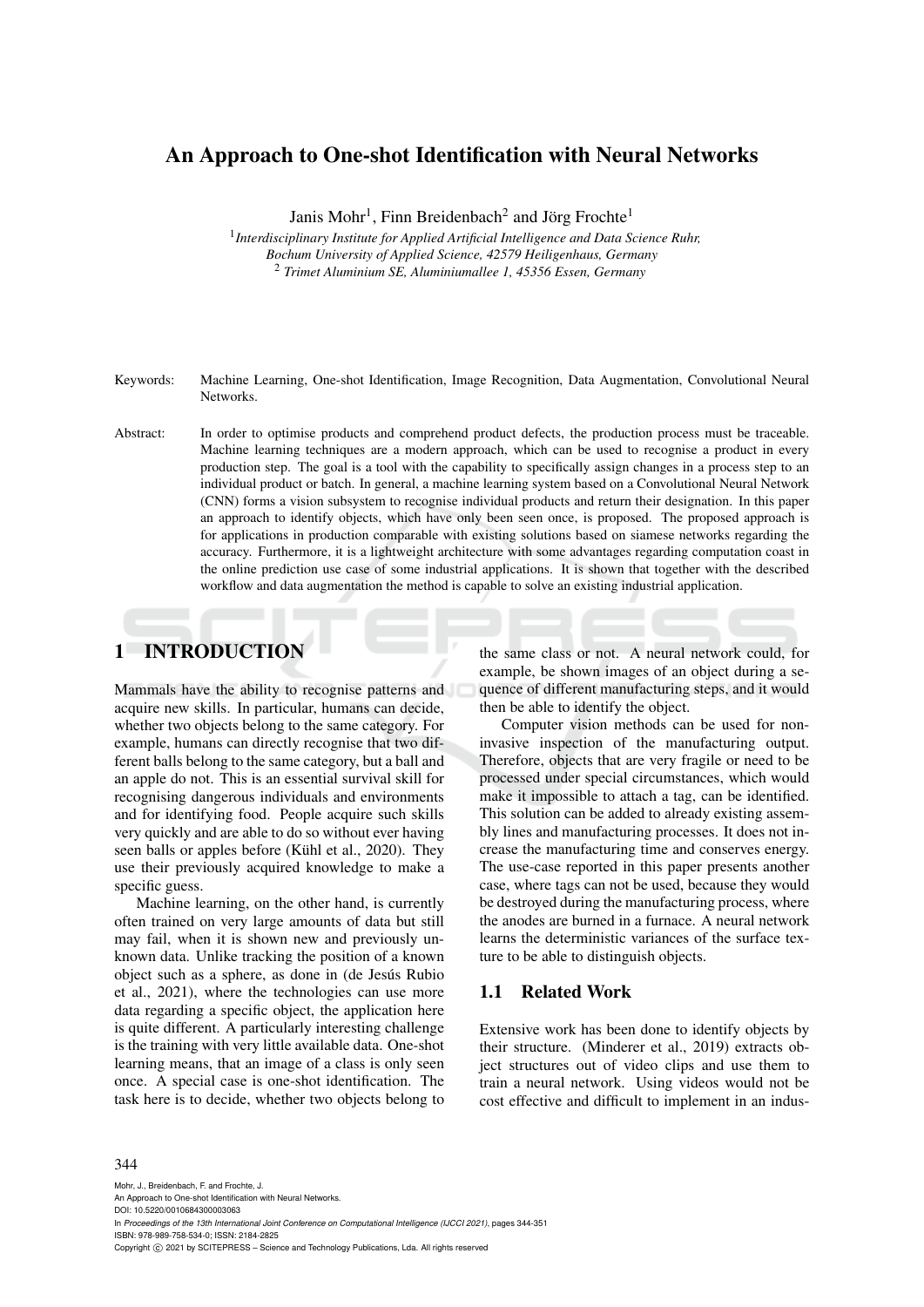trial application. Classic computer vision has been applied for the detection of damage and cracks in concrete surfaces. An early work, in which computer vision is used to recognise damages in concrete, contains a comparative study of various image processing techniques including fast Haar transform and Canny edge detector (Abdel-Qader et al., 2003). (Cha et al., 2017) presented an approach to detect defects on concrete surfaces based on machine learning. A deep convolutional neural network was used and compared to various techniques from classical rule-based machine vision like Canny edge detection. They pointed out, that neural networks can outperform classic machine vision techniques, which were previously used for analysing concrete surfaces. Additionally, they worked out, that Convolutional Neural Networks (CNN) are very robust and can handle various lighting situations. (Mahieu et al., 2019) already looked at tracking carbon blocks. They based their work on vision systems and tried to identify objects on assembly lines during production with cameras. Object tracking in an industrial environment already occupied (Benhimane et al., 2008), which came up with an approach to track 3D objects in real-time based on a template management algorithm. The proposed approach is much more straightforward and more accessible making it easier to implement for industrial applications. (Brusey and Mcfarlane, 2009) propose to use RFID chips to identify objects, which need to be attached to the product and could be destroyed during the manufacturing process making it impossible to automatically track an object.

Identifying objects is an important task in industrial context, and machine learning techniques are used increasingly in industrial machine vision tasks. One-shot learning and especially one-shot identification has received limited exposure and research in machine learning publications. In spite of that some work exists. Although the idea of siamese networks has been around for quite some time (Bromley et al., 1993), it has only recently been used for one-shot learning (Chicco, 2020). (Koch et al., 2015) use siamese neural networks for one-shot image recognition in which they use two identical neural networks, which are trained and then fed with two different images. The task is to determine, if those two images belong to the same class. (Deshpande et al., 2020) especially used siamese networks to detect defects in steel surfaces during manufacturing somewhat similar to the industrial application presented in this paper. Siamese networks can also be used for robust face recognition and verification as (Chopra et al., 2005; Taigman et al., 2014) have shown.

#### An Approach to One-shot Identification with Neural Networks

image data base



Figure 1: Proposed general approach to one-shot identification. Two images are merged and then put into a CNN to classify whether they contain the same objects or different objects.

Our contributions in this paper are summarised as follows: (1) We propose an approach for identifying objects, which have only been seen once. (2) We focus on low cost, resource-efficiency and a straightforward implementation of machine learning techniques. (3) We propose a workflow for an industrial application and show, that we achieve a high accuracy.

## 2 APPROACH

Although deep learning has shown great promises for image recognition tasks, it comes with the cost of large data requirements. Since it is not always possible to gather large amounts of data due to e.g. information privacy, the possible applications for machine learning are still limited. To address this issue, there has been recent interest in the research community to develop neural networks, that can effectively learn from a small amount of data. One-shot learning is one idea to reduce the amount of needed training data while still maintaining robust and accurate predictions. The key idea behind one-shot image recognition is that given a single sample of the image of a particular class, the neural network should be able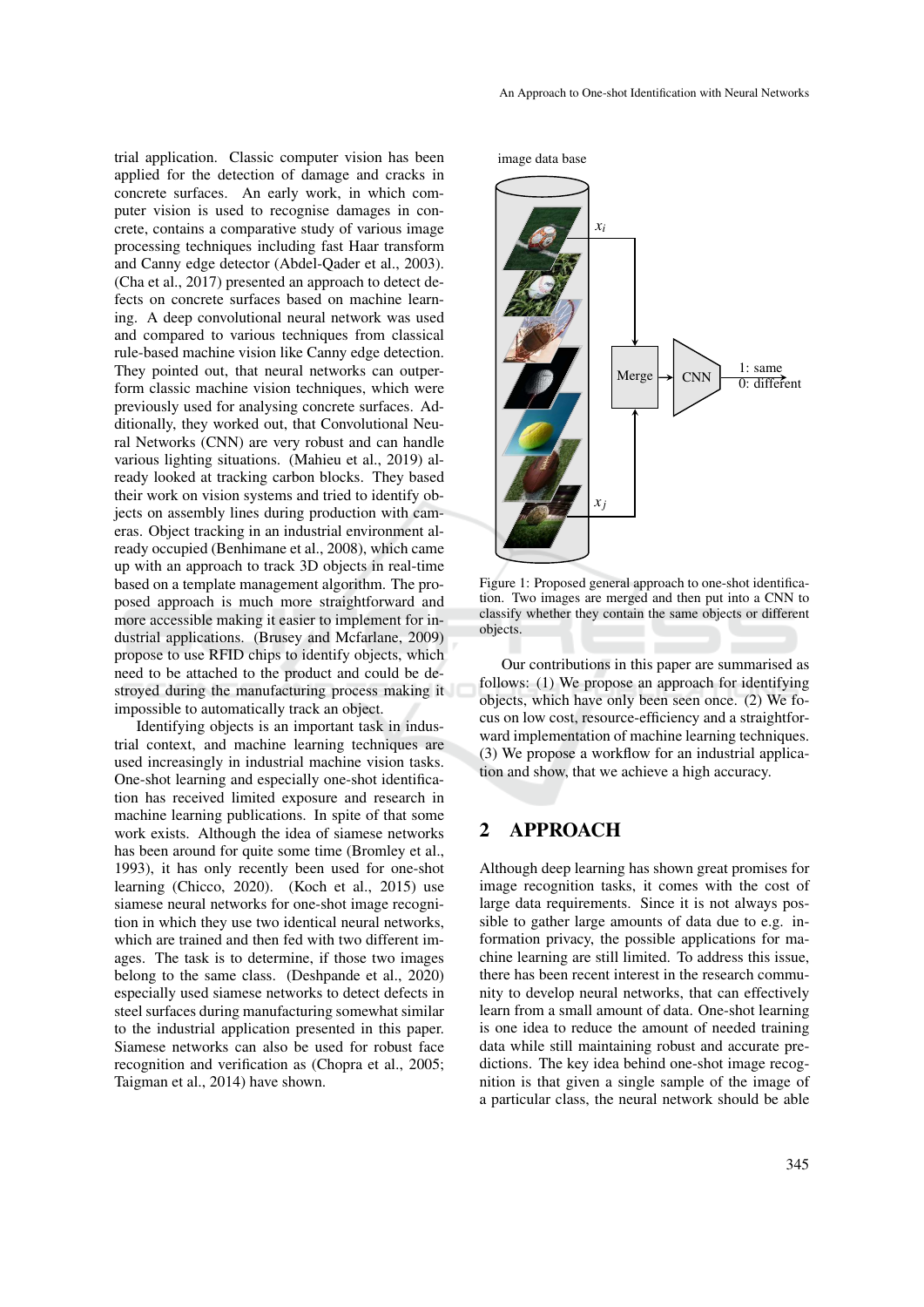to recognise, if the candidate examples belong to the same class or not. The network learns to identify the differences in features of the input image pair in training. The simple network architecture used in this work is shown in figure 8. The proposed approach to one-shot identification can be used with every convolutional neural network, which suits the use-case. The model, once trained, should be able to identify objects despite changes in hue or surface texture. The output of the network is [same, different]. *Same* means that both images show the same object, while *different* means that they show different objects. The proposed approach aims to act in the special case, that only a very small amount of data is available for training, and images are only seen once for comparison.

Figure 1 shows the proposed approach with an exemplary data set. A convolutional neural network is trained on a data set that consists out of images of game balls used in different sports and games. The task is to compare two images of soccer balls, which have never been seen before, and to decide if they show the same type of ball or not. The network is trained with merged and labelled images, which show the same or different balls. The meaning of *merged* in practice in this method is discussed in section 3.1.1. Therefore, the neural network learns to discriminate between different types of balls and can generalise this information to compare images of objects it has never seen before. Every single image of a ball is handled as a new case in the proposed approach. HN

#### 2.1 Industrial Application

The exemplary industrial application used is the automatic production of anodes in an aluminium plant. The production of these anodes is costly and timeconsuming. The anodes are burned in a kiln in one of the production steps. During this process, the anodes lie irregularly on a conveyor belt. For quality assurance and traceability of defects, it is important, that the anodes can be identified between the initial jogging and the final electrolysis.

The surface structure of an anode does change while being baked. Additionally it is possible, that areas are damaged during this process through burn-off. Also the material, that is used to stabilise the anodes during a baking process, can stick to the anode surface. In both cases only certain parts of the anode are affected. Features and surface texture in other areas remain unaltered. In case of tags being used it could happen, that one of the aforementioned processes destroys the attached tag, which render them useless in terms of object identification and make this specific anode unrecognisable.



Figure 2: Diagram showing the proposed workflow for the exemplary industrial application. Images of the initial and the finished products are taken. Between the initial and finished product several manufacturing steps are done, which may alter features like appearance, surface texture and hue. The two images are merged – see section 3.1.1 for details – and fed into a pretrained convolutional neural network.

The anodes move through the manufacturing process once and therefore not enough data is generated to train a neural network to identify each anode (every anode is a class for itself). This results in the problem that a big number of anodes would need to be learned with only a single image of every anode available for training. Because of this, a neural network is to be trained to compare two anodes and make an educated guess, if both anodes are the same or not. This allows to create a neural network, that does not need to be retrained for every anode, thus solving the problem of having not enough training data. Only two images of every anode are required to identify an object.

There are pictures of every anode made on the conveyor. Whenever an anode passes through the furnace a new image is made and fed into the neural network. The neural network compares this with every other anode and outputs how confident it is, that both anodes shown to the network are the same. As the network only compares two images, it needs to be passed through several times, until the processed anode has been compared to all anodes, that have already been seen. After all anodes have been seen, it is evaluated, which two anodes have the highest likelihood. Only a few anodes pass the cameras at a time, which is very different to applications regarding face recognition. Figure 2 explains the whole process flow.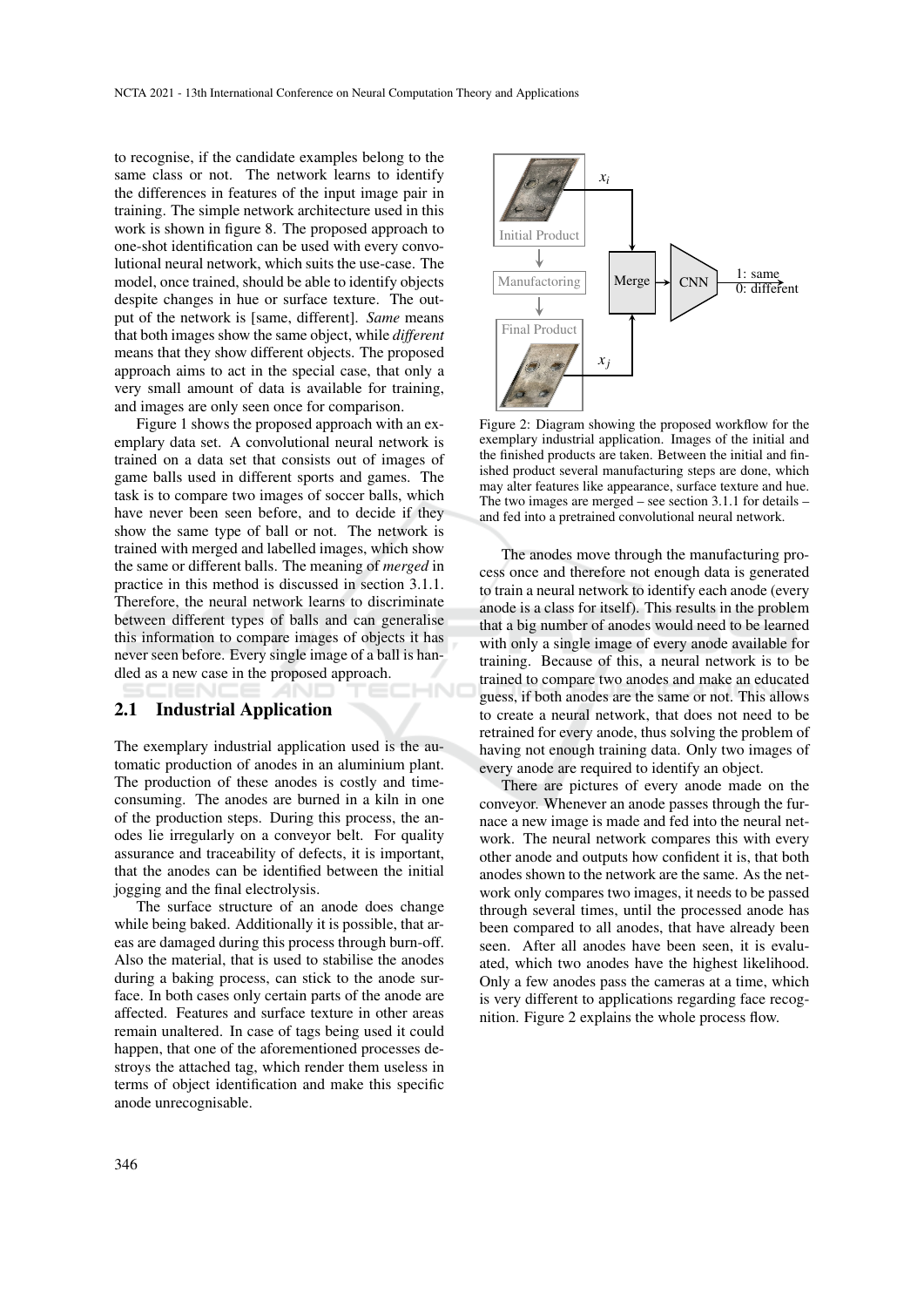

Figure 3: Variances in surface texture before (left) and after (right) the anode is baked in the furnace. Notice that the anode is lighter afterwards, which is the case at every baking.

## 2.2 Image Acquisition and Data Augmentation

Since the anode images for training the system are not yet available, they must first be acquired. For this purpose, first the hardware and software used and afterwards pre-processing of the images is explained.

A set-up using a Raspberry Pi 4B is used to capture the anode images. This generates an image of an anode after a movement has been detected. Since the anodes always pass the camera individually on the conveyor belt, it is ensured, that only one anode is visible in an image. A camera with an IMX477R CMOS sensor is used. It has a resolution of 12.3 megapixels. In addition, a 16mm telephoto lens is used.

First, the camera image is read-in using the opensource library OpenCV (Mahamkali and Ayyasamy, 2015), and then the influences of the environment can be observed and eliminated. The pictures taken are converted to greyscale images, because the additional colour channels do not carry any additional information in this use-case. Various machine vision techniques like edge detection are used to locate the anode in the image. Afterwards the image is reduced to the section, that shows the anode, and all images are resized to  $530 \times 330$  pixels.

Due to long lasting processes for individual anodes, the changes of the surface textures are simulated. As a basis for the generated images a selection of various anodes before and after baking is used. Figure 3 shows a sample of such images. These images were taken during ongoing production.

As can be seen in Figure 3 significant features on the surface of the anode remain after processing. Reviewing the available pictures of anodes before and after the baking process allowed to analyse and iden-



Figure 4: Generated image as it is used in the training data set. This image was generated out of a photo of an anode with data augmentation techniques.

tify the most common changes and similarities on an anode during production.

The stubs are created during the manufacturing process of the green anode. The alignment of these always changes between two anodes, because the tool, that is in the mould to create the stub, is removed after the anode forming process. This feature remains between all processing actions. The texture and the brightness of the surface change during the baking process in the furnace. During the processing also spots and marks are added and mutilated to the anodes.

To overcome the problem of limited quantity and limited diversity of data the existing images are manipulated with affine transformations. For simulating the variances all images of unaltered anodes are manipulated. Each image in the data set is rotated randomly about its centre. Brightness and fine contours are changed. Count and position of burn-offs and build-ups are manipulated randomly and simulated with blurred circles, that are layered over the anodes. These images are saved separately and used as part of the training data set. The data set is combined out of simulated and original images. Figure 4 exemplarily shows a simulated image of an anode next to the original image.

### 3 EXPERIMENTAL RESULTS

A simple convolutional neural network is trained and used for the one-shot identification task. The hyperparameter values used for training the network are provided in table 1. The input to the model is a grayscale image of  $330 \times 530$  pixels. Four convolutional layers with 32, 32, 64 and 64 filters are used, followed by a max pooling (Scherer et al., 2010). A kernel size of 3×3 is used for convolutions with a stride of 1. The ReLU activation function is used on the output feature maps of each layer. The convolutional layers are followed by two fully connected layers of size 128 and 2 respectively.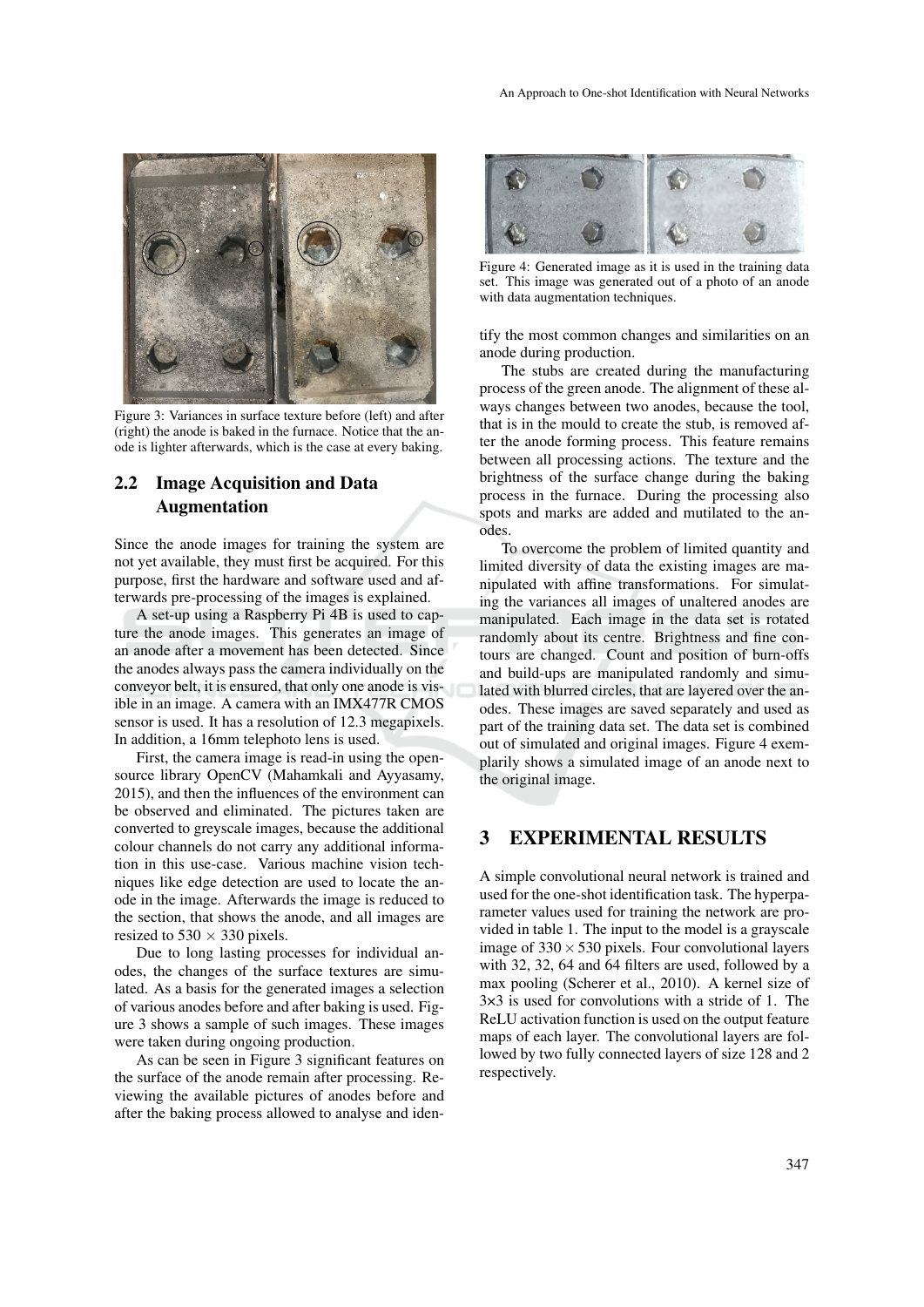| Parameter        | Value                  |
|------------------|------------------------|
| Batch size       | 32                     |
| Number of epochs | 20                     |
| Learning Rate    | $1e-4$                 |
| Optimiser        | RMSprop (Graves, 2013) |

Table 1: Hyperparameter values used for training the convolutional neural network.

### 3.1 Handover of Two Images

A conventional CNN takes one image at a time as input (LeCun et al., 1998). For comparing images, a method needs to be found, that can handle two inputs to compare two images. This leads to two different approaches. Two pictures are fused and the merged image is fed into the CNN for training. The other approach is based on using two sequences of convolution and pooling. Two pictures are given to the convolutional neural network as input. Both sequences, that are fed with different images, are concatenated in a specific layer after flattening.

The training data set, that is used to train the convolutional neural networks for the experimental results, contains original and simulated images of anodes. These are merged together randomly leading to a ratio of 50 to 70%, where the same anode is on both pictures. Furthermore, generalisation is achieved through the random sequence of images. Both merged images of real and simulated images and real images exclusively are possible.

#### 3.1.1 Merging Two Images in Pre-processing

Several ways of merging the images are possible. One option is, that the images could be joined horizontally or vertically, as shown in figure 5. If the original dimensions are *n* and *m* the result is an  $2n \times m$  or  $n \times 2m$ image.



Figure 5: Merging two images into a bigger image by joining them horizontally or vertically.

The other way is to stack the images' channels. So, if one uses all colour channels, this leads to six channels, but it turns out, that for this application it is enough to use greyscale versions of the images and stack these. The process is illustrated in figure 6. Merging the images up like this leads to an architecture of the CNN as shown in Figure 8 in the appendix.

Both approaches lead to an altered tensor, that is



Figure 6: Merging two images converted to greyscale by stacking them resulting in a two-channel image.

delivered to the neural networks. Therefore, attention must be paid to the distinctions between input layer and images.

At first, the influence of these two approaches is evaluated. With the same database and the same convolutional neural network the stacking approach of merging leads to a prediction accuracy of 98.36%. When joining the images, as in figure 5, they only achieve an accuracy of 61.48%.

Both were evaluated on the test data. Therefore, better results can be expected from a database with stacked images. This kind of data set will be used for training the neural network. The significant features are on the same relative position, when the colourchannels of the images are stacked. Even though a CNN can achieve a slight invariance to translations through parameter sharing, this can affect the performance of the CNN. In addition to this, the data are mixed up with the merged images because of convolutions and pooling. This does not happen with stacked images, because each action is applied to every channel separately. Therefore, the information of the original and the simulated images are not mixed up.

#### 3.1.2 Learning Behaviour and Accuracy

Our experiments have shown, that stacking images achieves a high accuracy. Further experiments have displayed, that the convolutional neural network reaches an accuracy of 98.36%, when the early stopping terminated the training process. As 7 illustrates this high level is reached in a very stable way even showing higher results on the way up to 100%. No signs of overfitting can be found as new images are also identified correctly, and the accuracy on the validation data does oscillate strongly or even shrink during the training. Figure 7 shows the learning behaviour based on the accuracy and loss during training.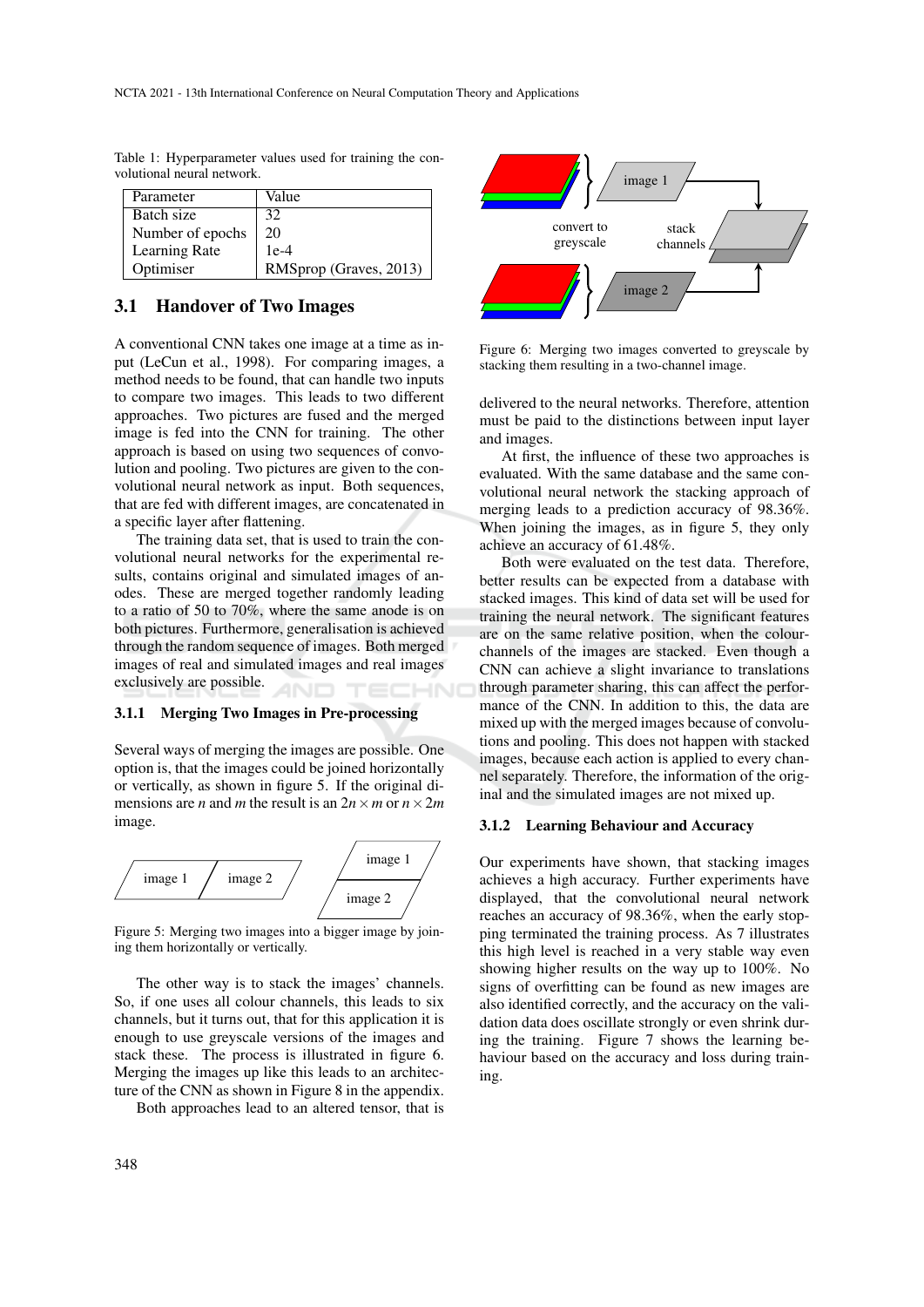

Figure 7: Development of the accuracy (left) and the loss function (right) during the training process for a neural network with one input for merged images. The changes regarding the training and the validation set are shown. The mutual and nearly monotonic behaviour underlines, that the chosen model shows good qualities regarding generalisation during the training process.

### 3.2 Testing the CNN

The optimised neural network is tested on its proper functionality. Therefore, pictures of anodes are used, that have not been part of the training or test data set. One original image is turned into a simulated image with the process described in section 2.2. The neural network is now fed with all original pictures in the data set (consisting out of the pictures used for training and testing and the new pictures) and the newly simulated picture. The task is to compare the new image against the data set and to find the matching anodes. On early tests with a small data set the neural network repeatedly fails to categorise images of anodes, which have burn-offs and markings on the holes. This seems to indicate, that the holes are a feature that the CNN uses to identify and compare the anodes. Mostly anodes with impureness and markings not on the holes were categorised correctly. This problem vanished after increasing the size of the data set, and the convolutional neural network was able to identify the anodes correctly, regardless of the position of burn-offs and other traces of the manufacturing process.

#### 3.3 Siamese Networks

A siamese network as proposed by (Deshpande et al., 2020) was used to compare the results of the proposed approach on the industrial application. A siamese neural network is an architecture, in which two identical neural networks are used. They have separate inputs but share their parameters and weights. The networks have one combined output, which outputs the euclidean distance. The siamese network was trained on the same training data and the accuracy was achieved on the same set of test images as used for training the neural network in the proposed approach. It reaches an accuracy of 96%.

The proposed approach for one-shot identification has a main advantage over state-of-the-art siamese networks. Siamese networks have a more complex architecture regarding the prediction, because the images are forwarded through two neural networks instead of just one. In industrial applications with a steam of a small batch of objects to identify just once – in opposite to face recognition where siamese networks are very common – pre-processing images through the network and storing outputs and then in an additional step calculating the similarity is less helpful. Therefore, in such industrial applications they are often slower regarding prediction. Fast predictions are of the utmost importance in industrial applications, because in general they have some kind of real time requirements.

## 4 CONCLUSION AND FUTURE **PROSPECTS**

In summary we hold, that we proposed a general approach for identifying objects with machine learning techniques in a one-shot learning setting. We refined this approach to a workflow for an exemplary industrial application, in which only sparse data is available, and show that we achieve state-of-the-art accuracy. The results show, that the proposed architecture for a CNN does work properly on the exemplary usecase with anodes and might therefore be usable for similar use-cases with different objects and less significant features.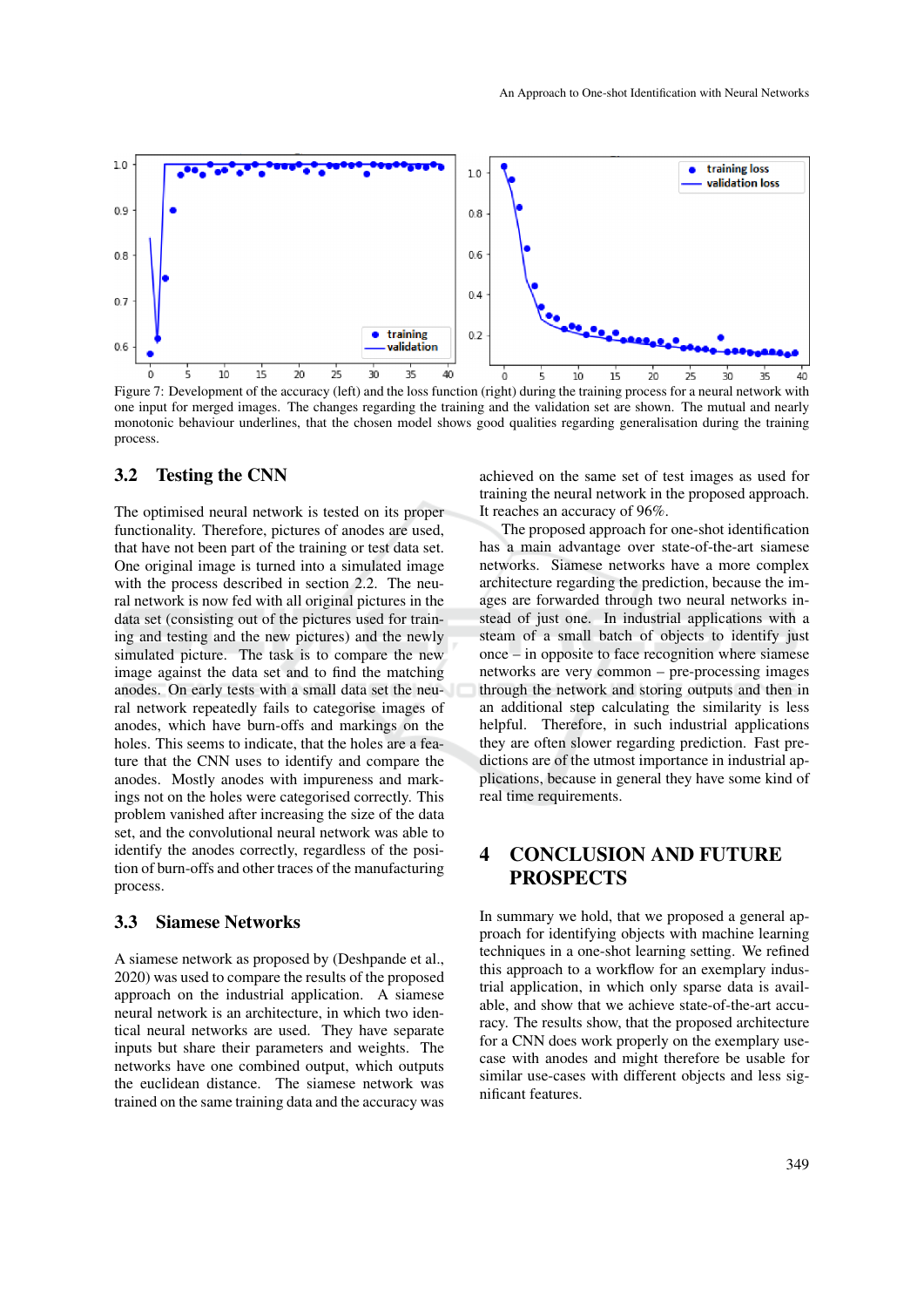The convolutional neural networks as proposed and tested with simulated images of baked anodes can be used in a real industrial environment. As can be seen with our experiments regarding formatting and merging, the data can have a significant influence on the accuracy of a neural network.

The capturing of training data is the biggest challenge in using machine learning techniques to tackle a task of object tracking in an industrial context. To generate examples for training it is necessary to track the objects manually during production. But this method allows to track objects that can not be tracked with tags or chips because of the nature of the object or the processing steps. The collected data can also be used for tasks like predictive maintenance or quality control.

Conclusive it can be said, that the proposed neural network is the core of a system, that can track objects through identifying them in images during a manufacturing process on a production line. Future work includes the development of a data storage and acquisition solution. Furthermore, more tests should be done with different objects, and techniques of continuous learning can be tested to enhance the neural network with the capability to be retrained while already being deployed.

## ACKNOWLEDGEMENTS

The work of the academic authors were funded by the federal state of North Rhine-Westphalia and the European Regional Development Fund FKZ: ERFE-040021.

### **REFERENCES**

- Abdel-Qader, I., Abudayyeh, O., and Kelly, M. (2003). Analysis of edge-detection techniques for crack identification in bridges. *Journal of Computing in Civil Engineering - J COMPUT CIVIL ENG*, 17.
- Benhimane, S., Najafi, H., Grundmann, M., Malis, E., Genc, Y., and Navab, N. (2008). Real-time object detection and tracking for industrial applications. *VISAPP 2008: Third International Conference on Compter Vision Theory and Applications*, 2.
- Bromley, J., Guyon, I., LeCun, Y., Säckinger, E., and Shah, R. (1993). Signature verification using a "siamese" time delay neural network. In *Proceedings of the 6th International Conference on Neural Information Processing Systems*, NIPS'93, page 737–744.
- Brusey, J. and Mcfarlane, D. C. (2009). Effective rfidbased object tracking for manufacturing. *Interna-*

*tional Journal of Computer Integrated Manufacturing*, pages 638–647.

- Cha, Y.-J., Choi, W., and Buyukozturk, O. (2017). Deep learning-based crack damage detection using convolutional neural networks. *Computer-Aided Civil and Infrastructure Engineering*, 32:361–378.
- Chicco, D. (2020). Siamese Neural Networks: An Overview. *Methods in molecular biology*.
- Chopra, S., Hadsell, R., and Lecun, Y. (2005). Learning a similarity metric discriminatively, with application to face verification. volume 1, pages 539– 546 vol. 1.
- de Jesús Rubio, J., Lughofer, E., Pieper, J., Cruz, P., Martinez, D. I., Ochoa, G., Islas, M. A., and Garcia, E. (2021). Adapting h-infinity controller for the desired reference tracking of the sphere position in the maglev process. *Information Sciences*, 569:669–686.
- Deshpande, A. M., Minai, A. A., and Kumar, M. (2020). One-shot recognition of manufacturing defects in steel surfaces. *Procedia Manufacturing*, 48:1064–1071. 48th SME North American Manufacturing Research Conference, NAMRC 48.
- Graves, A. (2013). Generating sequences with recurrent neural networks.
- Koch, G., Zemel, R., and Salakhutdinov, R. (2015). Siamese neural networks for one-shot image recognition. *32nd International Conference on Machine Learning*.
- Kühl, N., Goutier, M., Baier, L., Wolff, C., and Martin, D. (2020). Human vs. supervised machine learning: Who learns patterns faster?
- LeCun, Y., Bottou, L., Bengio, Y., and Haffner, P. (1998). Gradient-based learning applied to document recognition. In *Proceedings of the IEEE*.
- Mahamkali, N. and Ayyasamy, V. (2015). Opencv for computer vision applications. *National Conference on Big Data and Cloud Computing*.
- Mahieu, P., Genin, X., Bouche, C., and Brismalein, D. (2019). *Carbon Block Tracking Package Based on Vision Technology*, pages 1221–1228.
- Minderer, M., Sun, C., Villegas, R., Cole, F., Murphy, K., and Lee, H. (2019). Unsupervised learning of object structure and dynamics from videos. *33rd Conference on Neural Information Processing Systems*.
- Scherer, D., Müller, A., and Behnke, S. (2010). Evaluation of pooling operations in convolutional architectures for object recognition. *20th International Conference on Artificial Neural Networks (ICANN)*, pages 92–101.
- Taigman, Y., Yang, M., Ranzato, M., and Wolf, L. (2014). Deepface: Closing the gap to human-level performance in face verification.